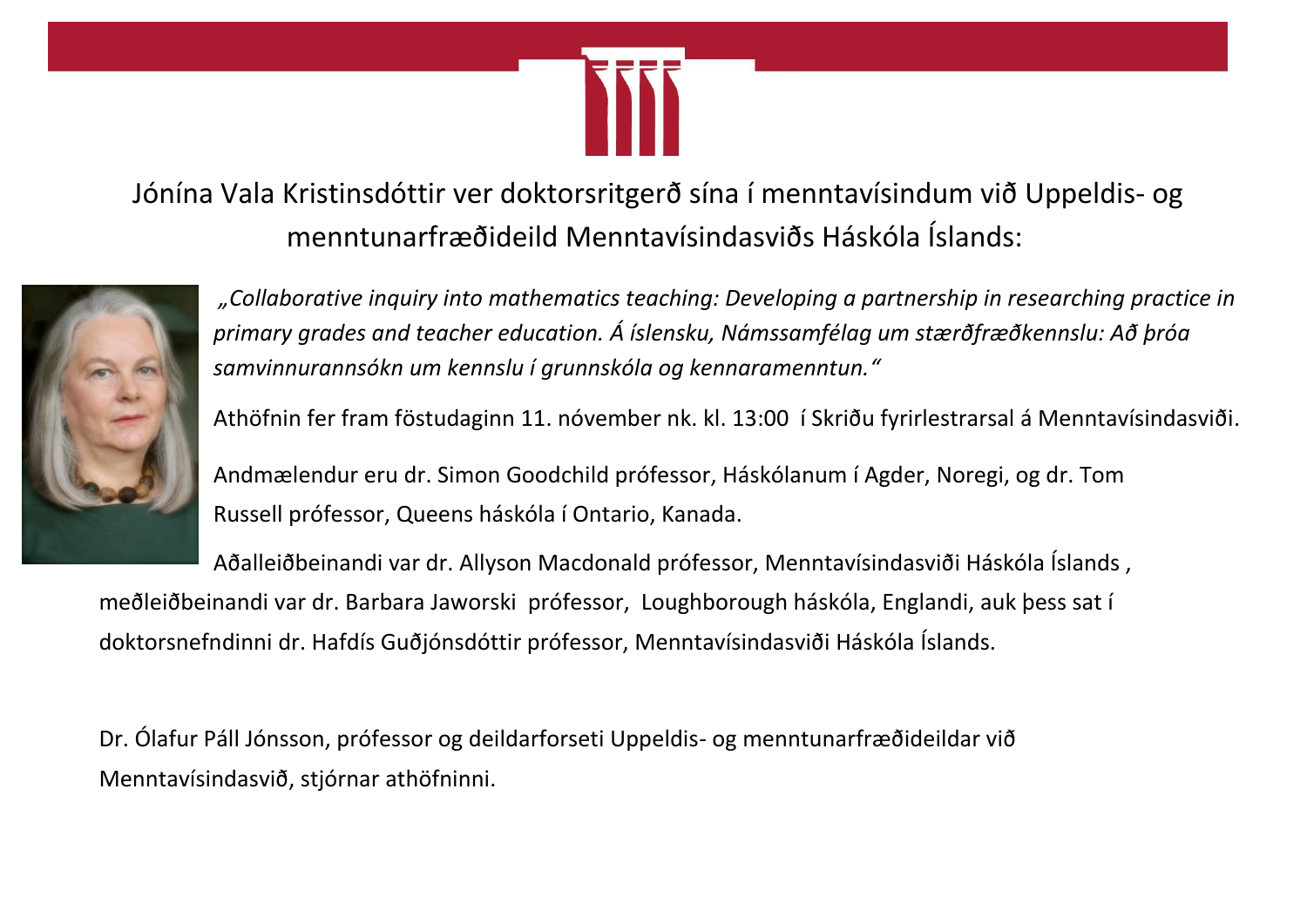Föstudaginn 11. nóvember nk. kl. 13:00 fer fram doktorsvörn frá Uppeldis- og menntunarfræðideild við Menntavísindasvið, Háskóla Íslands. Þá ver Jónína Vala Kristinsdóttir ritgerð sína *Collaborative inquiry into mathematics teaching: Developing a partnership in researching practice in primary grades and teacher education*. Á íslensku, *Námssamfélag um stærðfræðkennslu: Að þróa rannsókn á eigin starfi í grunnskóla og kennaramenntun.*

## **Um verkefnið**

Megintilgangur rannsóknarinnar var að afla þekkingar og öðlast skilning á starfsþróun kennara sem endurskoða stærðfræðikennslu sína. Rannsóknin er í tveimur hlutum. Fyrri hlutinn er rannsókn kennara á sviði stærðfræðimenntunar á eigin starfi þar sem sjónum var beint að því hvernig gagnrýnin ígrundun á eigin skilningi á námskenningum hafði áhrif á og mótaði seinni hluta rannsóknarinnar. Í síðari hlutanum var aðferðafræði þróunarrannsókna (e. developmental research) beitt við að rannsaka þriggja ára þróunarferli þar sem sjö grunnskólakennarar, í tveimur grunnskólum, unnu með rannskanda að því að greina stærðfræðikennslu frá mismunandi sjónarhornum. Meginmarkmiðið var að kanna hvernig kennarar og kennari í stærðfræðimenntun unnu saman að því að rannsaka eigið starf og með hvaða hætti samvinnan hafði áhrif á starf þeirra. Stefnt var að því að bera kennsl á leiðir til að styðja kennara við að mæta þörfum ólíkra nemenda við stæðfræðinám og öðlast skilning á hvernig nýta megi þær við að bæta kennaramenntun.

Meginniðurstöður eru þær að kennarar í grunnskóla og kennaramenntun þróuðu með sér námssamfélag þar sem samvinnurýni var beitt við að ígrunda ólíkan skilning á stærðfræðinámi- og kennslu. Leyst var úr ágreiningi um árangursríkar leiðir við stærðfræðinám með því að skoða og ígrunda fjölbreyttar námsleiðir barna. Þátttakendur skerptu skilning sinn á hvernig tryggja megi aðgengi ólíkra nemenda að stærðfræði með því að ræða vandamál sem upp komu í kennslustundum þeirra. Niðurstöðurnar benda til þess að með stuðningi við að rannsaka eigin kennslu eflist kennarar í að þróa stærðfræðikennslu sína og skapa námssamfélag þar sem nemendur læra stærðfræði á rannsakandi hátt. Þær renna stoðum undir að gefa þurfi kennurum tækifæri til valdeflingar og þátttöku í menntarannsóknum. Þannig nýtist sérfræðiþekking þeirra á skólastarfi við að þróa árangursríkar leiðir til að bæta það.

## **About the project**

The main purpose of the study was to deepen the understanding of teacher development in mathematics teaching. The investigation is in two parts. The approach used in the first part is self-study of teacher education practices and focussed on how the teacher educator reviewed her own understanding of learning theories, and how this had influenced and shaped the second part of study. In the second part the researcher records and analyses the progress of a developmental study which took three years in which seven teachers in two schools and a teacher educator collaborated on investigating the teaching of mathematics. A methodology of developmental research was applied in carrying out the second study. In particular, the aim was to investigate how the teachers and the mathematics teacher educator collaborated in researching their own practice, and the ways in which this collaboration impacted the work of both parties. The goal was to identify approaches to teacher education that could support teachers in meeting the needs of diverse learners in the mathematics classroom.

A learning community was established in which teachers and a teacher educator negotiated their understanding of mathematics teaching and learning through collaborative inquiry. Conflicts about effective ways of learning mathematics were resolved by careful considerations of children's diverse ways of learning. In tackling concerns on diversity the participants refined their perception of the meaning and practice of inclusion in activities in the mathematics classroom. The results indicate that teachers are professionals who, if provided with classroom-related support, can work at developing their mathematics teaching in order to cultivate inquiry in mathematics within their classrooms. They support the view that teachers need to be empowered to participate in educational research and that their contribution to knowledge about educational practices needs to be respected.